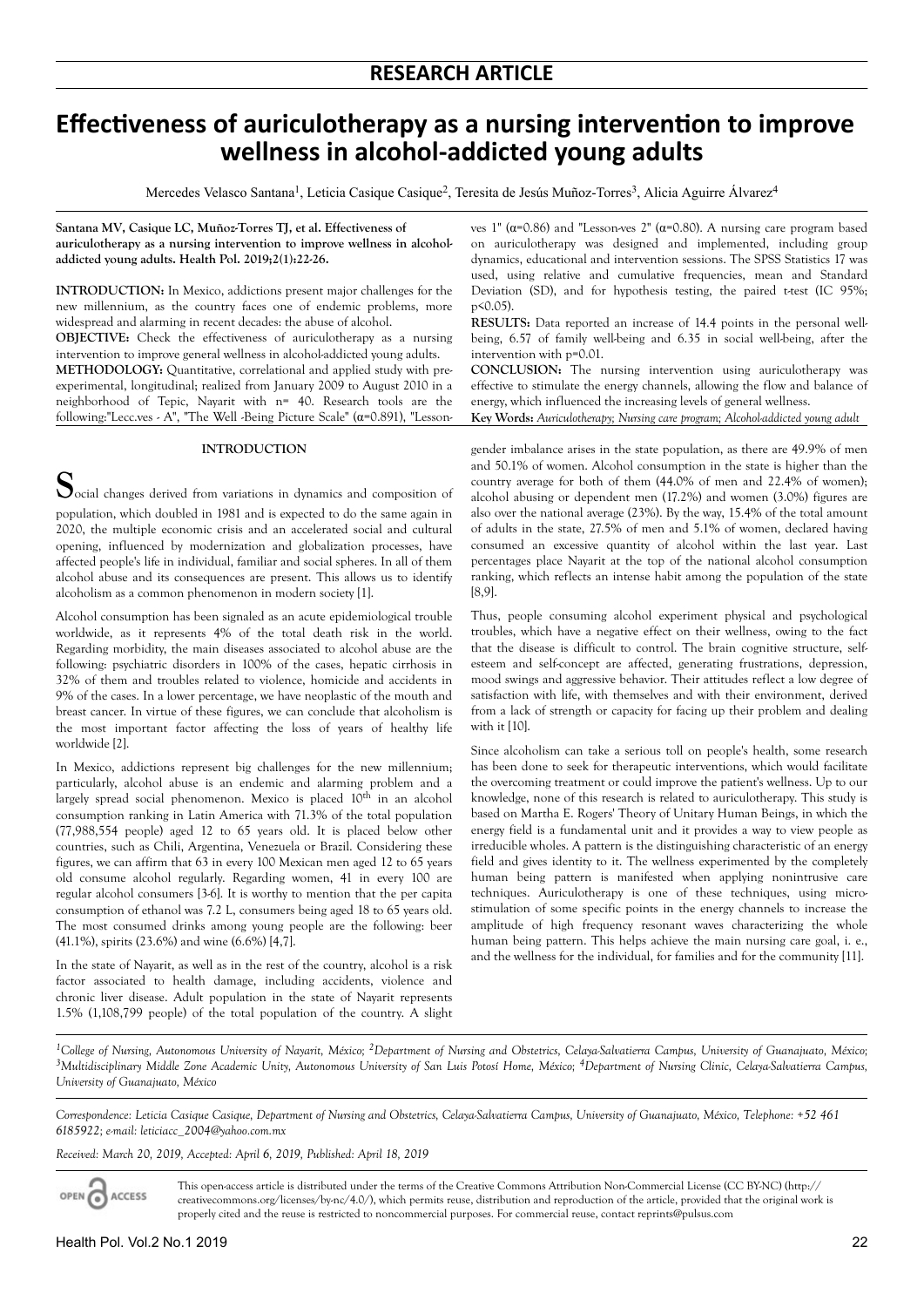## **MATERIALS AND METHODS**

This quantitative, correlational and applied research, which includes a longitudinal and prospective pre-experimental design, was carried out between January 2009 and August 2010, in the '20 de November' neighborhood in the city of Tepic, state of Nayarit. The universe consisted of 63 alcohol-addicted young adults, of both genders, aged 20 to 30 years old. They were identified by virtue of the application of the AUDIT test, which determines alcohol consumption (frequency and amount), degree of dependence, and physical, individual or social disorders associated to alcohol abuse [12]. Sampling was carried out depending on subjects' availability among those who satisfied inclusion criteria, leaving 40 individuals for their participation in the study. The following tools were used to collect data:-

(a) A demographic profile was designed to compile information about some sociodemographic variables, such as age, gender, occupation, religion, age at first alcohol use, among others.

(b) In order to measure general well-being in young adults abusing alcohol, Sarah Gueldner's Well-Being Picture Scale was used. It "was designed for use with the broadest possible range of adult populations", including non-English speakers. Its "psychometric properties were established in a sample of more than 2,000 individuals from the United States, Taiwan, Japan, and Africa. The overall Cronbach's alpha is 0.8795"[13]. Scores were listed as follows: Optimum well-being (56-70 points), Appropriate well-being (41-55 points), Low well-being (26-40 points) and Poor well-being, from 10 to 25 points. A clinical trial was carried out in Tizimin, state of Yucatán, in order to test the reliability of this tool among Mexican population. A Cronbach's alpha of 0.891 was obtained, including socio-demographic variables.

(c) In order to measure family and social wellness, two tools were elaborated, 'Lecc-ves 1' and 'Lecc-vess 2'. Both surveys were composed by semantic differential scales having a random distribution of items. These are seven-point rated scales with end points associated to bipolar pictures that have semantic meaning. Respondents are requested to mark with an X one of the seven available spaces between poles, according to their personal and social well-being. Each scale includes 10 items. Individual items are scored on a 1 to 7 scale. Total scores were listed as follows: Poor well-being, from 10 to 25 points; Low well-being from 26 to 40 points; Appropriate well-being from 41 to 55 points and Optimum well-being from 56 to 70 points. Tools were applied on a 10% of alcohol-addicted young adults living in the '20 de November' neighborhood, in the city of Tepic, state of Nayarit, in order to test the reliability of this tool among Mexican population. A Cronbach's alpha of 0.86 and 0.80 was obtained, respectively.

A nursing care program based on auriculotherapy was designed and implemented after having applied the different evaluation tools. This includes group dynamics, educational intervention sessions, and one-hour individual sessions scheduled twice a week, in the morning and in the evening. Each session included an interview with the nurse, so as to create a sympathetic atmosphere and let reliability install between the young adult (and his or her family) and the nurse. This contributed to the follow-up of the changes operated in the patient after each intervention and to ensure adherence to the program and, therefore, its success. Mustard (*Brassica nigra*) seeds were applied on 10 auricular points, previously selected on account of the study goals and the evaluation of the general well-being of the participant. The right ear was chosen for starting the treatment in men and the left ear on women. In subsequent applications, ears were alternated, removing ear implants so as to not overstimulate the chosen points. Subjects were informed about care and self-stimulation, as pressure must be applied on each point 4 times a day. For control purposes, a form was elaborated, as well as a schedule and printed appointment reminders. Once the intervention program achieved, and a week after the last session, surveys about personal, familiar and social well-being were reapplied.

The SPSS Statistics 17 set of tools was used to analyze the collected data. Relative and cumulative frequencies were calculated for categorical variables, while the mean and standard deviation were calculated for numerical variables. For the study variables, some frequency tables were used in the descriptive previous and post-intervention analysis. Hypothesis testing was carried out using a t-test for comparing the average values among related groups, with a statistical reliability of 95% and a significance less than 0.05.

#### **RESULTS**

Table 1 shows, according to the alcohol-addicted young adult profile, that 65% of participants is 20 to 25 years old and 35% of them is 26 to 30 years old; 77.5% of participants are men and 80% of them has a regular income, as 52.5% of them registered 'Construction worker' or 'Employee' as their main occupation; 95% of participants are catholic, 22.5% of them has completed an Upper Secondary educational level and 30% of them declared a Tertiary level; 57.5% of subjects are single and 32.5% of them are married. The average age of first use of alcohol is  $16.3 \pm 1.66$ , giving an interval between 14 and 18; thus, patients started drinking alcohol as teenagers, where both healthy and unhealthy habits are caught from family or friends, as at these ages, individuals are not always able to make decisions, and somehow they lack of personal, family or social identity. Owing to the fact that alcohol consumption is a learned habit, usually acquired in the family, nursing intervention for early detection is extremely important for increasing the efficacy of the treatment.

#### **TABLE 1**

**Alcohol-addicted young adult profile (settled-down in '20 de November' neighborhood, city of Tepic, state of Nayarit), (Source: Demographic Profile Survey Lecc-ves-A, 2010).**

| Variable         | <b>Dimensions</b>          |       | Frequency      | Percentage |  |  |
|------------------|----------------------------|-------|----------------|------------|--|--|
| Age group        | $20 - 25$                  |       | 26             | 65         |  |  |
|                  | 26-30                      |       | 14             | 35         |  |  |
|                  | Male                       |       | 31             | 77.5       |  |  |
| Gender           | Female                     |       | 9              | 22.5       |  |  |
|                  | <b>Student</b>             |       | $\overline{7}$ | 17.5       |  |  |
| Occupation       | Housekeeper                |       | 1              | 2.5        |  |  |
|                  | <b>Construction worker</b> |       | 6              | 15         |  |  |
|                  | Merchant                   |       | 5              | 12.5       |  |  |
|                  | Employee                   |       | 21             | 52.5       |  |  |
| Religion         | Catholic                   |       | 38             | 95         |  |  |
|                  | Protestant                 |       | $\overline{2}$ | 5          |  |  |
|                  | <b>Completed Primary</b>   |       | 4              | 10         |  |  |
| Educational      | Completed<br>Secondary     | Lower | 15             | 37.5       |  |  |
| attainment level | <b>Upper Secondary</b>     |       | 9              | 22.5       |  |  |
|                  | <b>Tertiary Education</b>  |       | 12             | 30         |  |  |
|                  | Single                     |       | 23             | 57.5       |  |  |
|                  | Married                    |       | 13             | 32.5       |  |  |
|                  | Common-law marriage        |       | 3              | 7.5        |  |  |
|                  | Divorced                   |       | 1              | 2.5        |  |  |

The results of the surveys, previous to intervention, were as follows: 2.5% of participants had a Poor well-being, 27.5% of them reported a Low level, 55% of participants had an Appropriate well-being and 15%, an Optimum level. After the intervention using auriculotherapy, 95% of patients reported an Appropriate and Optimum well-being. Thus, according to the descriptive statistics in this study, auriculotherapy helped increase the personal wellness of participants. Focusing on family wellness, 35% of participants presented a Low or Appropriate level, and 65% of them, an Optimum level. After intervention, 100% of participants lied between Appropriate or Optimum well-being levels. Thus, descriptive statistics show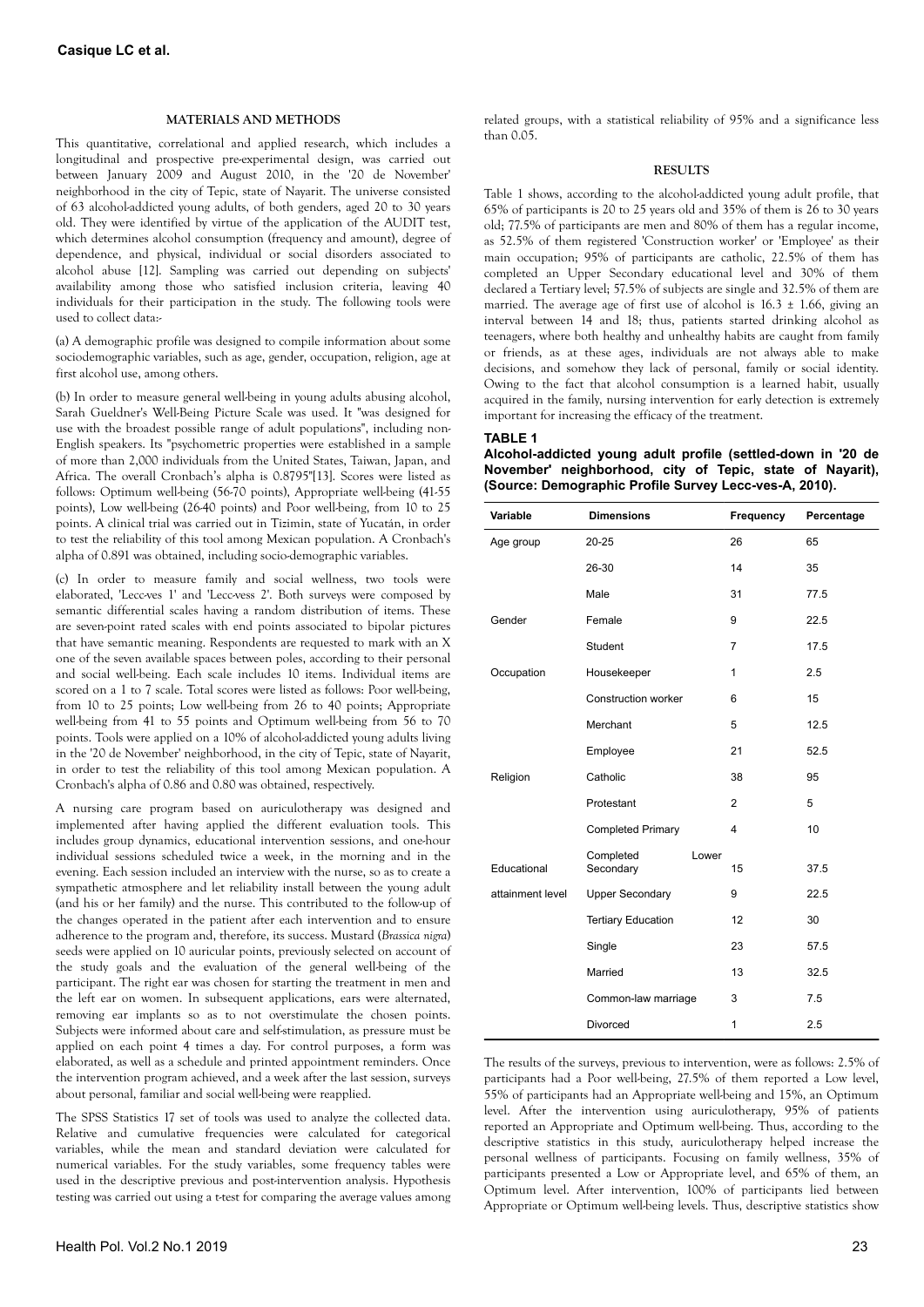that auriculotherapy also helped increase the wellness of the participants' families. Concerning social wellness, 85% of participants declared an Appropriate or Optimum level previous to intervention, rising up to 97.5% after intervention; that means that auriculotherapy contributed to increase a 12.5% the social well-being of participants (Table 2).

## **TABLE 2**

**Young adult well-being (settled-down in '20 de November' neighborhood, city of Tepic, state of Nayarit, 2010), (Source: Gueldner Well-Being Picture Scale, 2010).**

|                      |       | Personal well-being         |            |                       |    | <b>Family well-being</b>    |    |                       |                                                                                                | Social well-being           |      |                       |             |
|----------------------|-------|-----------------------------|------------|-----------------------|----|-----------------------------|----|-----------------------|------------------------------------------------------------------------------------------------|-----------------------------|------|-----------------------|-------------|
| Level                |       | Previous to<br>intervention |            | After<br>intervention |    | Previous to<br>intervention |    | After<br>intervention |                                                                                                | Previous to<br>intervention |      | After<br>intervention |             |
|                      |       | Frequency                   | Percentage | Frequency             |    |                             |    |                       | Percentage Frequency Percentage Frequency Percentage Frequency Percentage Frequency Percentage |                             |      |                       |             |
| Poor<br>well-being   |       | 1                           | 2.5        | 0                     | 0  | 0                           | 0  | $\mathbf 0$           | 0                                                                                              | $\mathbf{1}$                | 2.5  | 0                     | $\mathbf 0$ |
| Low<br>well-being    |       | 11                          | 27.5       | $\overline{2}$        | 5  | 2                           | 5  | $\mathsf 0$           | 0                                                                                              | 5                           | 12.5 | $\mathbf{1}$          | 2.5         |
| Appropriate<br>being | well- | 22                          | 55         | 8                     | 20 | 12                          | 30 | $\overline{4}$        | 10                                                                                             | 16                          | 40   | 9                     | 22.5        |
| Optimum<br>being     | well- | 6                           | 15         | 30                    | 75 | 26                          | 65 | 36                    | 90                                                                                             | 18                          | 45   | 30                    | 75          |

The global well-being of the alcohol-addicted young adult was evaluated before intervention and 12.5% of them presented a Low level, while 87.5% of them presented an Appropriate or Optimum level; 100% of participants reported an increased well-being level, between Appropriate and Optimum (Table 3), after intervention.

#### **TABLE 3**

**Young adult global well-being level (settled-down in '20 de November' neighborhood, city of Tepic, state of Nayarit, 2010), (Source: Personal, family and social wellness survey, 2010).**

|                        | Personal well-being             |            |                           |            |  |  |  |
|------------------------|---------------------------------|------------|---------------------------|------------|--|--|--|
| Level                  | <b>Previous to intervention</b> |            | <b>After intervention</b> |            |  |  |  |
|                        | Frequency                       | Percentage | Frequency                 | Percentage |  |  |  |
| Poor well-being        | 0                               | 0          | 0                         | 0          |  |  |  |
| Low well-being         | 5                               | 12.5       | 0                         | 0          |  |  |  |
| Appropriate well-being | 19                              | 47.5       |                           | 17.5       |  |  |  |
| Optimum well-being     | 16                              | 40         | 33                        | 82.5       |  |  |  |

Hypothesis testing was carried out using a t-test for comparing the average values among related groups, and it was applied to each of the well-being levels with a significance less than 0.05. As shown in Table 4, data reveal an important increase of 14.4 points in personal well-being, 6.57 points in family wellness and 6.35 points in social well-being after auriculotherapy intervention with a significance of 0.01. The effectiveness of auriculotherapy is therefore verified statistically with the rise in general wellness of the alcohol-addicted young adult.

#### **TABLE 4**

**Verification by t-test of the effectiveness of auriculotherapy in the general well-being of alcohol-addicted young adult (settled-down in '20 de November' neighborhood, city of Tepic, state of Nayarit, 2010), T-test with 39 Degrees of Freedom (DOF), (Source: Personal, family and social wellness survey, 2010).**

| Intervention                | Personal well-being Mean ± SD |      |        | Family well-being Mean ± SD |      |        | Social well-being  |      |        |
|-----------------------------|-------------------------------|------|--------|-----------------------------|------|--------|--------------------|------|--------|
|                             |                               |      |        |                             |      | D      | Mean $\pm$ SD      |      | D      |
| Previous to<br>intervention | $46.00 \pm 10.646$            |      |        | $56.68 \pm 9.305$           |      |        | $50.93 \pm 11.039$ | ٠    |        |
| After intervention          | $60.40 \pm 8.482$             | 8.16 | < 0.01 | $63.25 \pm 8.776$           | 4.83 | < 0.01 | $57.28 \pm 8.265$  | 4.57 | < 0.01 |

#### **DISCUSSION**

The results obtained in this research allow us to affirm that a relation exists between gender and alcohol consumption, as 77.5% of the young adults in the neighborhood are men and only 22.5% of them are women; among the later, 2.5% are housekeepers. Health personnel is concerned about this situation, as according to Mexican traditions, women are in charge of satisfying family's needs and encouraging the adoption of healthy habits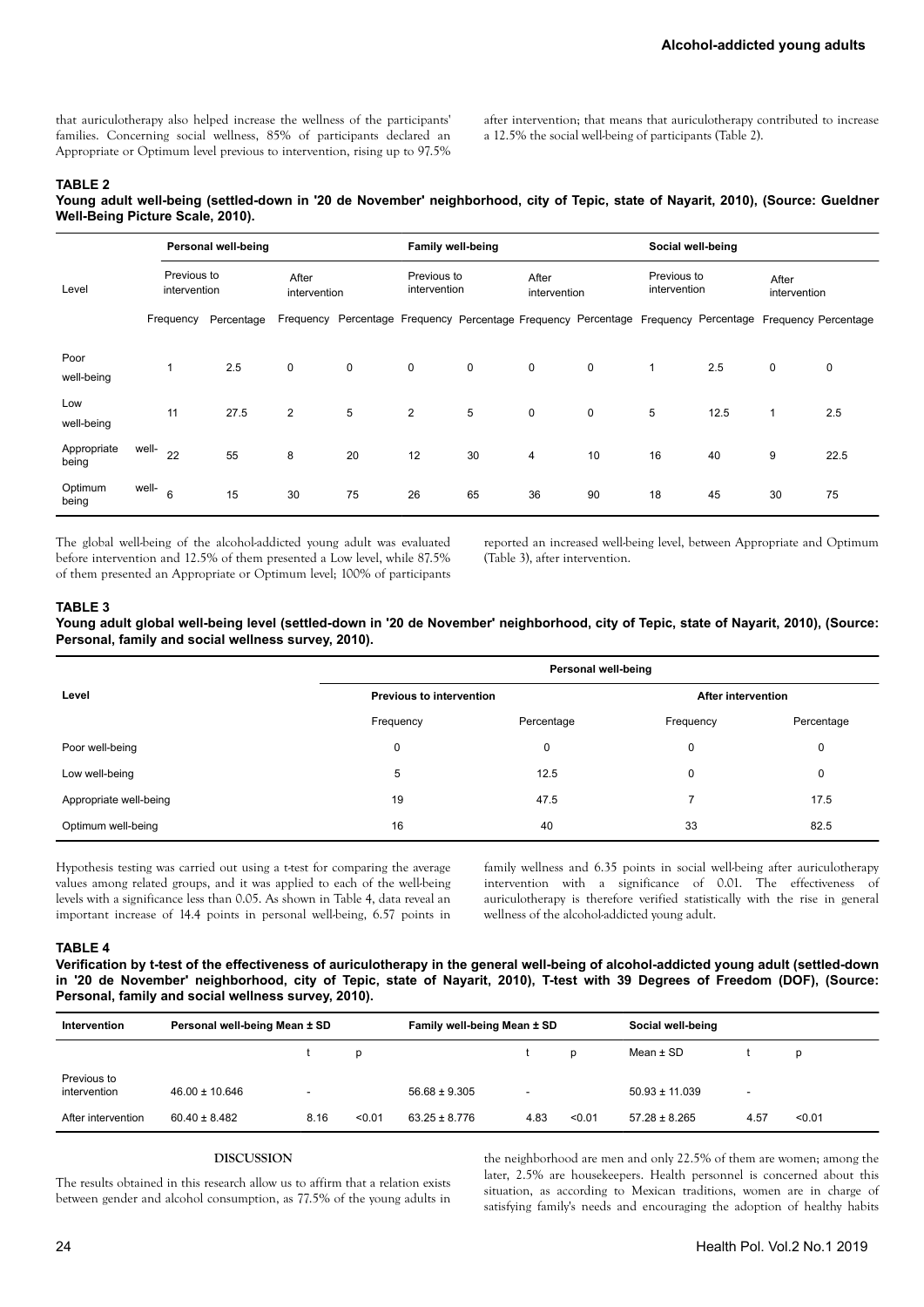among its members. Our results are in accordance with those presented by Cortaza (2007) in the state of Veracruz, where it was also found that alcohol consumption was higher in men than in women [14]. However, this results reflect a gender culture which is still predominant in Mexico, where alcohol consumption is socially accepted for men, whereas it is not so for women.

The educational attainment of the young adults that participated on the survey was between upper secondary and tertiary; this would be associated to a middle to lower-middle socioeconomic status. Nevertheless, this is not in agreement with their occupation, as 30% of participants declared a tertiary educational level attained, but 25% of them work in hardware stores, 2.5% in footwear stores, 5% in childcare establishments and 2.5% of them in automobile repair shops.

Single is the most common marital status among the participants. Additionally, the average age between 20 and 28 years old, plus an average age of first use of alcohol between 14 and 18 years old, are situations which provoke alcohol consumption for leisure, due to the lack of family responsibilities. This agrees with the results presented by Jiménez in 2003, whose paper reported that the frequency of alcohol consumption for leisure is related to idleness [15].

It is worthy to mention the epidemiological relevance of the average age of first use of alcohol, as the risk exists for this to be a spark for other drugs consumption, as mentioned by Herrera (2004) and Hernández (2009). In these research works, a relation is established between an early age of first use of alcohol and prevalence, and the transition to the use of other (legal and illegal) drugs (p<0.001); probability is of 1% at 12 years old and of 15% at 20 years old [16,17].

The epidemiological profile described above reveals that 100% of the young adults who participated in the survey are situated in a productive life stage, looking for economic stability, as well as for the achievement of goals and personal aspirations. If these are fulfilled, there is a balance between the individual and the environment; however, when these are not fulfilled, they transform in stress factors that influence the alcohol consumption pattern, as the young adult becomes completely overwhelmed [17].

The correlations between the demographic variables and the status of personal, family and social wellness show that it does not exist a statistical significant difference to consider these variables as increasing the global well-being among young adults (p>0.05); worth mentioning, only occupation and education variables could be modified. Once the different well-being levels have been risen, owing to the nurse intervention described above, the alcohol-addicted young adults would try to search for better career opportunities according to their educational attainment.

An exhaustive revision of the literature was carried out to demonstrate the effectiveness of alternative therapies in improving patient's wellness. One of the first works that we remarked was the one by Ávila and colleagues in 2010, where the effectiveness of Reiki as a nurse intervention in adults with type 2 diabetes was studied; significant t-test values (2.24; 11 DOF; p=0.047) were obtained after the intervention, with respect to blood sugar levels [18]. Similarly, Juárez-Villegas studied the effectiveness of auriculotherapy in treating anxiety in alcohol-addicted adults and, according to Hamilton scale, they obtained a diminution of anxiety levels from 2.25 (previous to the intervention) to 1.25 (after the intervention) [19].

The results that we have obtained through the t-test for paired samples confirm the improvement of the global young adult wellness. It moved from 87.5% of participants in an Appropriate to Optimum level, previous to intervention, to 100% of them in an Appropriate to Optimum level, after the intervention. This agrees with the results obtained by Bullock in 1989 in studying techniques related to acupuncture for reducing alcohol consumption, and he verified the effectiveness of auriculotherapy as a treatment to reinforce alcohol detox [20].

These results are related with the Martha Rogers' Theory of Unitary Human Beings: the low wellness levels in alcohol-addicted young adults before the intervention with auriculotherapy might be caused by energy blocks in the energy channels motivated by an unbalanced integration with energy fields. This reveals a negative behavior pattern reflecting patients' frustration for receiving less than they think they deserve, and considering alcohol consumption as a weak and temporary solution for improving their wellness, thus creating a vicious circle, which becomes a lifestyle pattern [11].

#### **CONCLUSION**

The intervention with auriculotherapy was effective to stimulate the energy channels with specific auricular points, restoring the energy flow and allowing energy equilibrium. The improvement of the general wellness was expressed by the patients as a rising vitality, a general state of well-being with themselves and with the environment, a capacity to enjoy personal, family and social activities, and a positive emotional state. Rogers' theory mentions that the effectiveness of an intervention or reshuffle on an energy field can be measured by the wellness level attained by the patient, and she suggest that health personnel, particularly nurses, must use alternative therapies as part of a nursing care program, in the aim of better contributing to solve public health problems.

The present work presented some information to enhance future research on the effectiveness of non-intrusive alternative care techniques in the context of prevention and treatment of addictions and other pathologies. Genetic, emotional and motivational factors should probably be taken into account as part of the study variables, as well as the development of cognitive and praxeological skills in health personnel to carry out this kind of interventions.

#### **REFERENCES**

- 1. Czechowicz D. Adolescent Alcohol and Drug Abuse and Its Consequences— An Overview. Am J Drug Alcohol Abuse. 1988;14:189-97.
- 2. World Health Organization. Strategies to reduce the harmful use of alcohol. Switzerland: WHO publishing house; 2010.
- 3. Trotter RT. Mexican-American Experience with Alcohol. The American Experience with Alcohol. 1985; 279-96.
- 4. Jayasinghe S. Red wine, spirits, beer and serum homocysteine. The Lancet. 2000;356;512.
- 5. Razvodovsky YE. Consumption of Alcohol Surrogates Among Alcohol-Dependent Women. Substance Use & Misuse . 2015;50:1453-8.
- 6. Blumhagen JM, Little RE. Reliability of retrospective estimates of alcohol consumption during pregnancy by recovering women alcoholics. Journal of Studies on Alcohol. Journal of Studies on Alcohol. 1985;46:86-8.
- 7. Chophikashvili N, Kirstesashvili J. Hyperprolactinemia in adolscent girls. Int J Gynaecol Obstet. 2000;70: A17.
- 8. Ávila MH. Serology results of the National Health Survey. Public Health of Mexico. 2007;49:321-23.
- 9. National Health and Nutrition Survey. Results by federative entity. 2012.
- 10. Kraft K, Hobbs C. Depression and Mood Swings. Pocket Guide to Herbal Medicine. 2004.
- 11. Tomey AM, Alligood MR. Models and Theories in Nursing. Sixth edition.
- 12. Montero SA, Casado PG, Latorre de la Cruz C, et al. Role of the AUDIT test (Alcohol Use Disorders Identification Test) for the detection of excessive alcohol consumption. Medifam. 2001;11.
- 13. Gueldner S, Michel Y, Bramlett MH. et al. The Well-Being Picture Scale: A Revision of the Index of Field Energy. Nursing Science Quarterly. 2005;18:42-50.
- 14. Ramírez CL, Castillo MMA. Affect and consumption of alcohol in workers of the petrochemical industry of southern Veracruz, Mexico. SMAD. Rev. Electronic Mental Health Alcohol Drug (Portuguese Edition). 2007;3:1.
- 15. Moreno A Z. Lifestyles, overweight and obesity in adolescents in public high schools and high schools in the state of Nuevo León. Autonomous University of Nuevo Leon faculty of social work and human development. 2013.